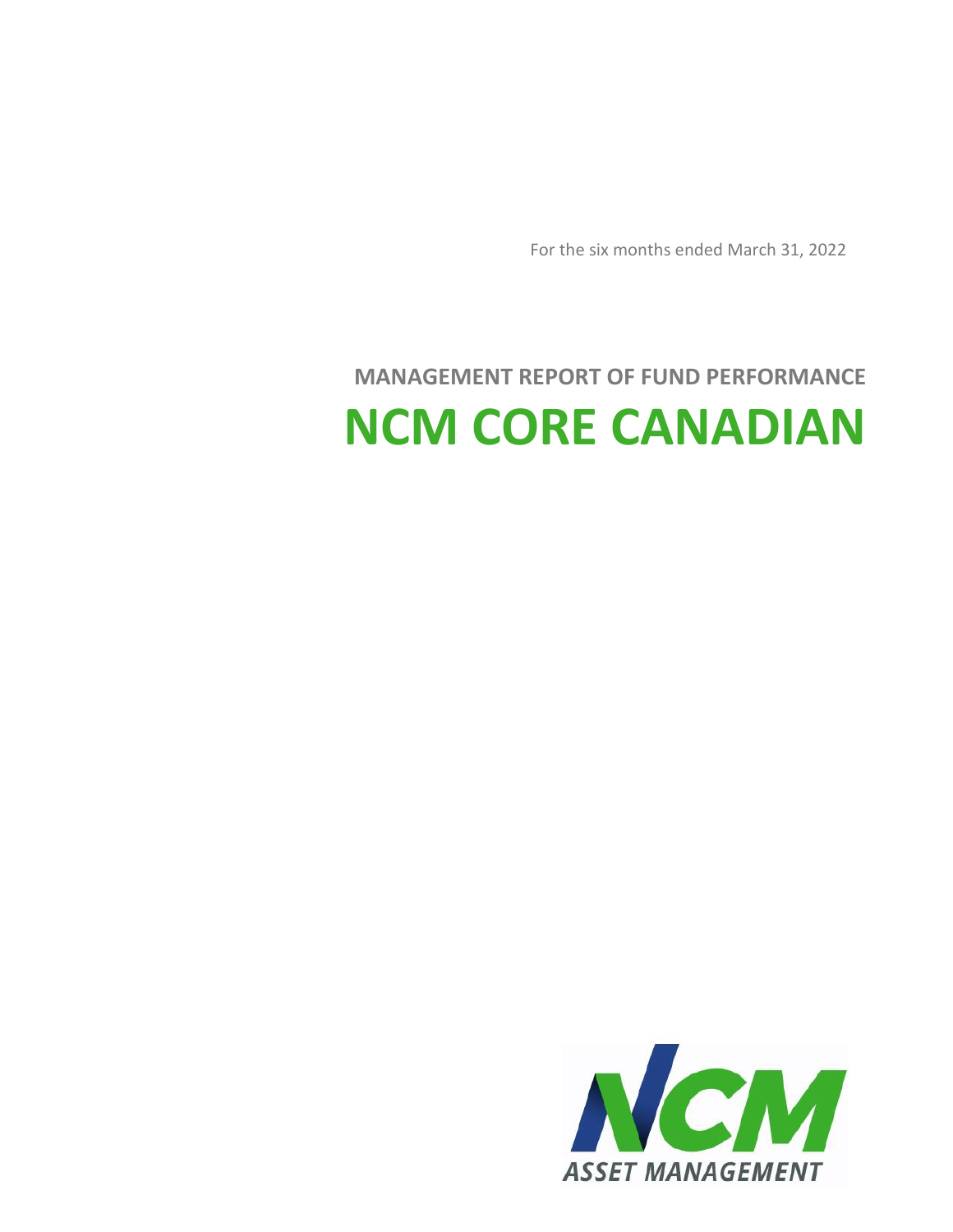### **MANAGEMENT REPORT OF FUND PERFORMANCE NCM CORE CANADIAN**

This interim management report of fund performance contains financial highlights but does not contain the interim financial statements of the investment fund. You can get a copy of the Fund's financial statements at your request, and at no cost, by calling toll free (877) 531-9355, by writing us at 1850, 333-7 th Avenue SW Calgary, Alberta T2P 2Z1 or by visiting our website at www.ncminvestments.com or SEDAR at www.sedar.com.

Security holders may also contact us using one of these methods to request a copy of the investment fund's proxy voting policies and procedures, proxy voting disclosure record, or quarterly portfolio disclosure.

#### **RESULTS OF OPERATIONS**

NCM Core Canadian's (the "Fund") objective is to provide investors with large cap Canadian equity exposure with reduced volatility while creating a Fund that looks significantly different than the S&P/TSX Index. To accomplish this objective, we mostly buy lower Beta (historically less volatile) stocks in the portfolio and are typically underweight the more volatile sectors such as Energy and Materials. Our focus is on ensuring the overall portfolio has lower volatility than the market so we will own some higher volatility securities at certain times of the market cycle.

The Fund searches the Canadian universe for stocks with lower volatility, high profitability, strong momentum characteristics, good growth profiles and solid yields; and then overlays a value investing style before deciding which stocks are included. The result is a value portfolio that typically underweights direct exposure to cyclical stocks that the average Canadian equity fund possesses. We strive to create a portfolio with high active share, which means we look significantly different than the index and most of the other large cap Canadian equity funds. We are also very active in that we sell companies that are not meeting our expectations quickly and replace them with new ideas. Finally, unlike most Canadian equity funds, we have made the commitment to be 100% Canadian with our investment choices. All the holdings in the fund trade on Canadian exchanges.

It was an excellent six-month period for the Fund as it returned 14.6% as compared to the Fund's benchmark, the S&P/TSX Composite Total Return Index, which returned 10.5%. The outperformance came in the second half of the six-month period as the Fund is up 10.0% so far in 2022 versus the TSX at 3.8%. Our decision to alter our asset mix to increase the momentum in the Fund has been a successful one year-to-date. The good news for the Fund is that despite the strong relative performance, the low volatility index continues to underperform the broader TSX index. Given the Fund's lower volatility mandate, we see this as a potential tailwind in the coming year.

As of March 31, 2022, the Fund had a combined 24.1% exposure to Energy and Materials. As a comparison, the benchmark had 29.5% exposure to those same two sectors. The Fund was overweight the Industrials, Consumer Discretionary, Consumer Staples, Communication Services, and Real Estate sectors. The Fund was underweight the Energy, Materials, Health Care, Financials, Technology, and Utilities sectors.

We made significant changes to the portfolio over the last six- months. First, given the momentum in the Energy sector, we increased the Fund's exposure to 12.4% from 7.3%, mostly in energy producers. We also increased the Fund's Materials exposure to 11.7% from 9.5%. Having said that we remain underweight these sectors as a whole but have a slight overweight to energy producers. Finally, we increased the weight in the Consumer Discretionary sector with the belief that household spending will increase over the coming year. We reduced our exposure to the Technology, Financials, and Utilities sectors. As always, we were active with regards to trading in the Fund. We believe that we can add value by trading around our core positions in these volatile times.

We continue to focus on creating a portfolio with very strong attributes as compared to the market. The Fund, as always, trades at a discount to the market based on price-to-earnings multiple on both a trailing and a forward basis. The companies in the portfolio remain significantly more profitable based on return on equity, they have higher growth rates, generate a higher free cash flow yield, and have a dividend yield of about 3.0% compared to the benchmark at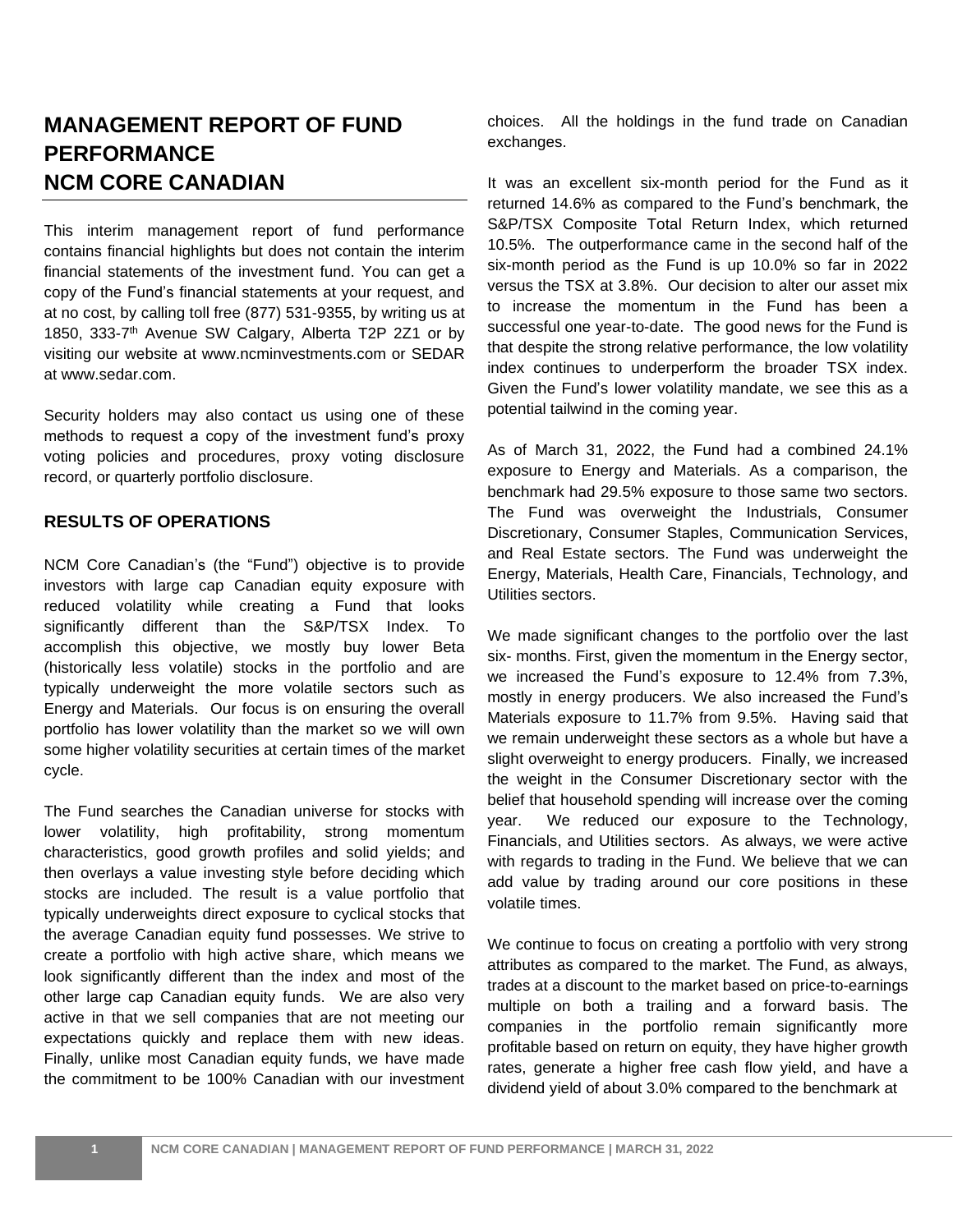#### **RESULTS OF OPERATIONS (continued)**

2.7%. Finally, the stocks in the Fund have excellent momentum characteristics, which have historically been the biggest contributor to performance.

Going forward, we expect the portfolio to stick to its strict discipline and active management investment style. We expect to continue to quickly exit positions that are not working in our favour and to establish new positions in securities that are reporting good results. We will stick to our discipline of creating a lower Beta portfolio of dividendpaying stocks that trade at a reasonable valuation as a means of providing guarded growth.

The net assets have increased by 17% with net assets increasing from \$15,606,831 to \$18,300,739, \$2,277,384 of this change is attributable to positive investment performance and \$416,524 was due to positive net contributions to the Fund.

#### **RELATED PARTY TRANSACTIONS**

Management fees of \$76,421 were paid to NCM Asset Management Ltd. ("NCM"), the Fund's Manager and Portfolio Manager. Management fees are of 1.75% for Series A and 0.75% for Series F, of the series net asset value of the Fund and are calculated and paid monthly. In addition, administrative fees of \$9,280 were paid to NCM. Administration fees are charged by NCM at or below cost. They relate to accounting, trading, record keeping, compliance and other administrative costs.

NCM has agreed to absorb certain expenses associated with the Fund recorded in the financial statements, at March 31, 2022, in the amount of \$19,220.

#### **FINANCIAL HIGHLIGHTS**

The following tables show selected key financial information about the Fund's shares and are intended to help you understand the Fund's financial performance for the fiscal periods indicated. This information is derived from the Fund's audited annual financial statements and unaudited interim financial statements.

#### **Net asset value (NAV) per share (1)**

| <b>TOT QUODE TWIND (TIME)</b> por arithme    |        |        |        |        |        |        |
|----------------------------------------------|--------|--------|--------|--------|--------|--------|
| Series A                                     | 2022   | 2021   | 2020   | 2019   | 2018   | 2017   |
| Net Asset Value, begin-                      |        |        |        |        |        |        |
| ning of period                               | 33.60  | 28.82  | 31.46  | 31.23  | 31.74  | 28.27  |
| Increase (decrease) from                     |        |        |        |        |        |        |
| operations:                                  |        |        |        |        |        |        |
| Total revenue                                | 0.47   | 1.01   | 1.00   | 0.92   | 0.86   | 0.82   |
| Total expenses                               | (0.42) | (0.78) | (0.80) | (0.84) | (0.73) | (0.76) |
| Realized gains (losses) for<br>the period    | 3.00   | 4.23   | (0.92) | 0.76   | 1.38   | 1.74   |
| Unrealized gains (losses)<br>for the period  | 1.57   | 1.24   | (1.08) | 0.08   | (1.62) | 2.13   |
| Total increase (decrease)<br>from operations | 4.62   | 5.70   | (1.80) | 0.92   | (0.11) | 3.93   |
| <b>Distributions:</b>                        |        |        |        |        |        |        |
| From income                                  | Nil    | Nil    | Nil    | Nil    | Nil    | Nil    |
| From dividends                               | Nil    | (0.92) | (1.06) | (0.77) | (0.37) | (0.49) |
| From capital gains                           | Nil    | Nil    | Nil    | Nil    | Nil    | Nil    |
| Total distributions <sup>(2)</sup>           | Nil    | (0.92) | (1.06) | (0.77) | (0.37) | (0.49) |
| Net Asset Value, end of                      |        |        |        |        |        |        |
| period (3)                                   | 38.31  | 33.60  | 28.82  | 31.46  | 31.23  | 31.74  |
|                                              |        |        |        |        |        |        |
| <b>Series F</b>                              | 2022   | 2021   | 2020   |        | 2018   |        |
| Net Asset Value, begin-                      |        |        |        | 2019   |        | 2017   |
| ning of period                               | 35.64  | 30.29  | 32.67  | 32.08  | 32.28  | 28.46  |
| Increase (decrease) from<br>operations:      |        |        |        |        |        |        |
| Total revenue                                | 0.50   | 1.07   | 1.05   | 0.95   | 0.88   | 0.84   |
| Total expenses                               | (0.27) | (0.51) | (0.46) | (0.52) | (0.44) | (0.46) |
| Realized gains (losses) for                  |        |        |        |        |        |        |
| the period<br>Unrealized gains (losses)      | 3.25   | 4.48   | (0.91) | 0.74   | 1.40   | 1.81   |
| for the period                               | 1.75   | 1.28   | (0.98) | 0.04   | (1.64) | 2.30   |
| Total increase (decrease)                    |        |        |        |        |        |        |
| from operations                              | 5.23   | 6.32   | (1.30) | 1.21   | 0.20   | 4.49   |
| <b>Distributions:</b>                        |        |        |        |        |        |        |
| From income                                  | Nil    | Nil    | Nil    | Nil    | Nil    | Nil    |
| From dividends                               | Nil    | (0.98) | (1.11) | (0.80) | (0.38) | (0.50) |
| From capital gains                           | Nil    | Nil    | Nil    | Nil    | Nil    | Nil    |
| Total distributions <sup>(2)</sup>           | Nil    | (0.98) | (1.11) | (0.80) | (0.38) | (0.50) |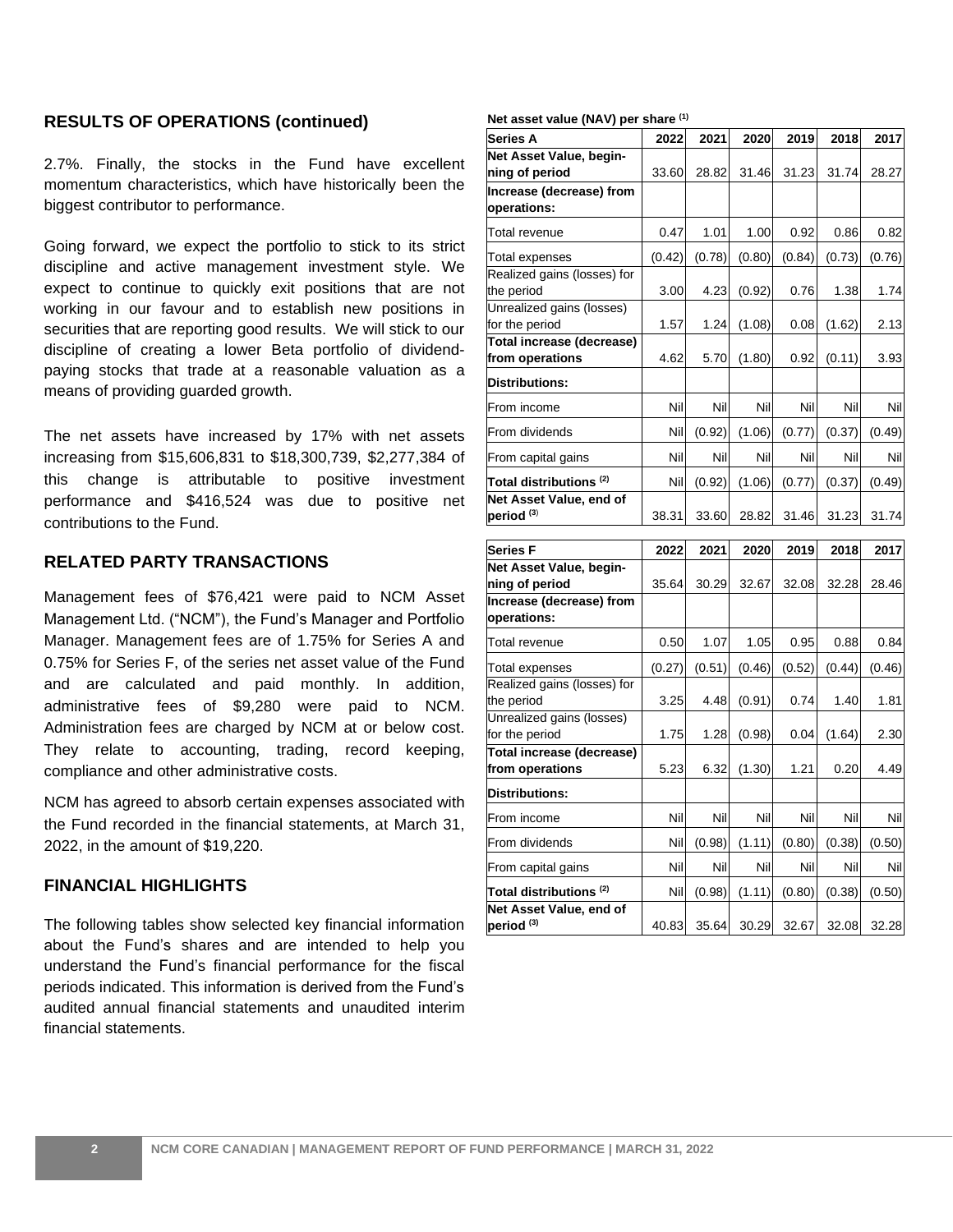#### **FINANCIAL HIGHLIGHTS (continued)**

| <b>Series Z</b>                                  | 2022   | 2021   | 2020   | 2019   |        | 2018 2017 (4) |
|--------------------------------------------------|--------|--------|--------|--------|--------|---------------|
| Net Asset Value, begin-                          |        |        |        |        |        |               |
| ning of period                                   | 36.84  | 31.10  | 33.25  | 32.39  | 32.36  | 30.99         |
| Increase (decrease) from<br>operations:          |        |        |        |        |        |               |
| Total revenue                                    | 0.48   | 1.11   | 1.02   | 0.95   | 0.91   | 0.30          |
| Total expenses                                   | (0.12) | (0.29) | (0.20) | (0.27) | (0.19) | (0.06)        |
| Realized gains (losses) for<br>the period        | 2.48   | 4.63   | 0.03   | 0.62   | 1.26   | 0.47          |
| Unrealized gains (losses)<br>for the period      | 2.80   | 1.30   | 0.20   | (0.22) | (1.60) | 2.38          |
| Total increase (decrease)                        |        |        |        |        |        |               |
| from operations                                  | 5.64   | 6.75   | 1.05   | 1.08   | 0.38   | 3.09          |
| Distributions:                                   |        |        |        |        |        |               |
| From income                                      | Nil    | Nil    | Nil    | Nil    | Nil    | Nil           |
| From dividends                                   | Nil    | (1.01) | (1.14) | (0.82) | (0.39) | (0.50)        |
| From capital gains                               | Nil    | Nil    | Nil    | Nil    | Nil    | Nil           |
| Total distributions $^{(2)}$                     | Nil    | (1.01) | (1.14) | (0.82) | (0.39) | (0.50)        |
| Net Asset Value, end of<br>period <sup>(3)</sup> | 42.35  | 36.84  | 31.10  | 33.25  | 32.39  | 32.36         |

#### **Net asset value (NAV) per share (1) (continued)**

| <b>Series R</b>                          | 2022   | 2021   |        | 2020 2019 (5) |
|------------------------------------------|--------|--------|--------|---------------|
| Net Asset Value, beginning of period     | 36.82  | 31.08  | 33.24  | 32.42         |
| Increase (decrease) from operations:     |        |        |        |               |
| Total revenue                            | 0.56   | 1.04   | 1.05   | 0.98          |
| Total expenses                           | (0.16) | (0.28) | (0.21) | (0.28)        |
| Realized gains (losses) for the period   | 4.06   | 4.45   | 0.09   | 1.38          |
| Unrealized gains (losses) for the period | 2.12   | 1.46   | 0.40   | 1.53          |
| Total increase (decrease) from opera-    |        |        |        |               |
| tions                                    | 6.58   | 6.67   | 1.33   | 3.61          |
| <b>Distributions:</b>                    |        |        |        |               |
| From income                              | Nil    | Nil    | Nil    | Nil           |
| From dividends                           | Nil    | (1.01) | (1.14) | (0.82)        |
| From capital gains                       | Nil    | Nil    | Nil    | Nil           |
| Total distributions $^{(2)}$             | Nil    | (1.01) | (1.14) | (0.82)        |
| Net Asset Value, end of period (3)       | 42.32  | 36.82  | 31.08  | 33.24         |

| <b>Series M</b>                          | 2022   | 2021   |        | 2020 2019 (6) |
|------------------------------------------|--------|--------|--------|---------------|
| Net Asset Value, beginning of period     | 36.82  | 31.08  | 33.25  | 33.77         |
| Increase (decrease) from operations:     |        |        |        |               |
| Total revenue                            | 0.50   | 1.10   | 1.12   | 0.07          |
| Total expenses                           | (0.14) | (0.29) | (0.21) | (0.01)        |
| Realized gains (losses) for the period   | 2.70   | 4.57   | (2.04) | (0.05)        |
| Unrealized gains (losses) for the period | 1.10   | 1.38   | (2.46) | 0.28          |
| Total increase (decrease) from opera-    |        |        |        |               |
| tions                                    | 4.16   | 6.76   | (3.59) | 0.29          |
| <b>Distributions:</b>                    |        |        |        |               |
| From income                              | Nil    | Nil    | Nil    | Nil           |
| From dividends                           | Nil    | (1.01) | (1.14) | (0.82)        |

| <b>Series M</b>                    | 2022  | 2021   |     | 2020 2019 (6)     |
|------------------------------------|-------|--------|-----|-------------------|
| From capital gains                 | Nil   | Nil    | Nil | Nill              |
| Total distributions <sup>(2)</sup> | Nil   | (1.01) |     | $(1.14)$ $(0.82)$ |
| Net Asset Value, end of period (3) | 42.32 |        |     | 36.82 31.08 33.25 |

- *(1) This information is provided as at March 31, 2022, September 30 for 2021, 2020, 2019, 2018 and October 31, 2017. The information is in accordance with International Financial Reporting Standards.*
- *(2) Distributions, if any, are reinvested in additional shares or paid in cash when requested.*
- *(3) Net asset value and distributions are based on the actual number of shares outstanding at the relevant time. The increase (decrease) from operations is based on the weighted average number of shares outstanding over the financial period. Due to the different methods of calculating individual components of the table, the sum of the individual components will not necessarily equal the ending net asset value.*
- *(4) NCM Core Canadian Series Z commenced operations July 14, 2017.*
- *(5) NCM Core Canadian Series R commenced operations October 1, 2018.*
- *(6) NCM Core Canadian Series M commenced operations September 16, 2019.*

| Series A                     | 2022    | 2021    | 2020    | 2019    | 2018    | 2017    |
|------------------------------|---------|---------|---------|---------|---------|---------|
| <b>Net Assets</b>            |         |         |         |         |         |         |
| (000's of \$)                | 6,540   | 6,304   | 5,834   | 7,615   | 8,042   | 8,357   |
| Number of                    |         |         |         |         |         |         |
| shares outstand-             |         |         |         |         |         |         |
| ing (000's)                  | 171     | 188     | 202     | 242     | 257     | 263     |
| Management                   |         |         |         |         |         |         |
| expense ratio                |         |         |         |         |         |         |
| $(MER)$ <sup>(2)</sup>       | 2.37%   | 2.37%   | 2.37%   | 2.37%   | 2.20%   | 2.20%   |
| <b>MER</b> before            |         |         |         |         |         |         |
| waivers or ab-               |         |         |         |         |         |         |
| sorptions <sup>(2)</sup>     | 2.60%   | 2.62%   | 2.56%   | 2.53%   | 3.07%   | 2.69%   |
| Portfolio turno-             |         |         |         |         |         |         |
| ver rate (3)                 | 115.97% | 257.55% | 248.74% | 210.83% | 145.46% | 135.65% |
| Trading expense              |         |         |         |         |         |         |
| ratio <sup>(4)</sup>         | 0.14%   | 0.18%   | 0.20%   | 0.36%   | 0.36%   | 0.35%   |
| Net asset value              |         |         |         |         |         |         |
| per share                    | 38.31   | 33.60   | 28.82   | 31.46   | 31.23   | 31.74   |
|                              |         |         |         |         |         |         |
| <b>Series F</b>              | 2022    | 2021    | 2020    | 2019    | 2018    | 2017    |
| <b>Net Assets</b>            |         |         |         |         |         |         |
| (000's of \$)                | 6,248   | 5,163   | 4,398   | 4,411   | 4,800   | 4,884   |
| Number of                    |         |         |         |         |         |         |
| shares outstand-             |         |         |         |         |         |         |
| ing (000's)                  | 153     | 145     | 145     | 135     | 150     | 151     |
| Management                   |         |         |         |         |         |         |
| expense ratio                |         |         |         |         |         |         |
| $(MER)^{(2)}$                | 1.27%   | 1.27%   | 1.27%   | 1.27%   | 1.10%   | 1.10%   |
| <b>MER</b> before            |         |         |         |         |         |         |
| waivers or ab-               |         |         |         |         |         |         |
| sorptions <sup>(2)</sup>     | 1.50%   | 1.52%   | 1.46%   | 1.43%   | 1.97%   | 1.59%   |
| Portfolio turno-             |         |         |         |         |         |         |
| ver rate <sup>(3)</sup>      | 115.97% | 257.55% | 248.74% | 210.83% | 145.46% | 135.65% |
| Trading expense              |         |         |         |         |         |         |
| ratio <sup>(4)</sup>         | 0.14%   | 0.18%   | 0.20%   | 0.36%   | 0.36%   | 0.35%   |
|                              |         |         |         |         |         |         |
| Net asset value<br>per share | 40.83   | 35.64   | 30.29   | 32.67   | 32.08   | 32.28   |

#### **Ratios and Supplemental Data(1)**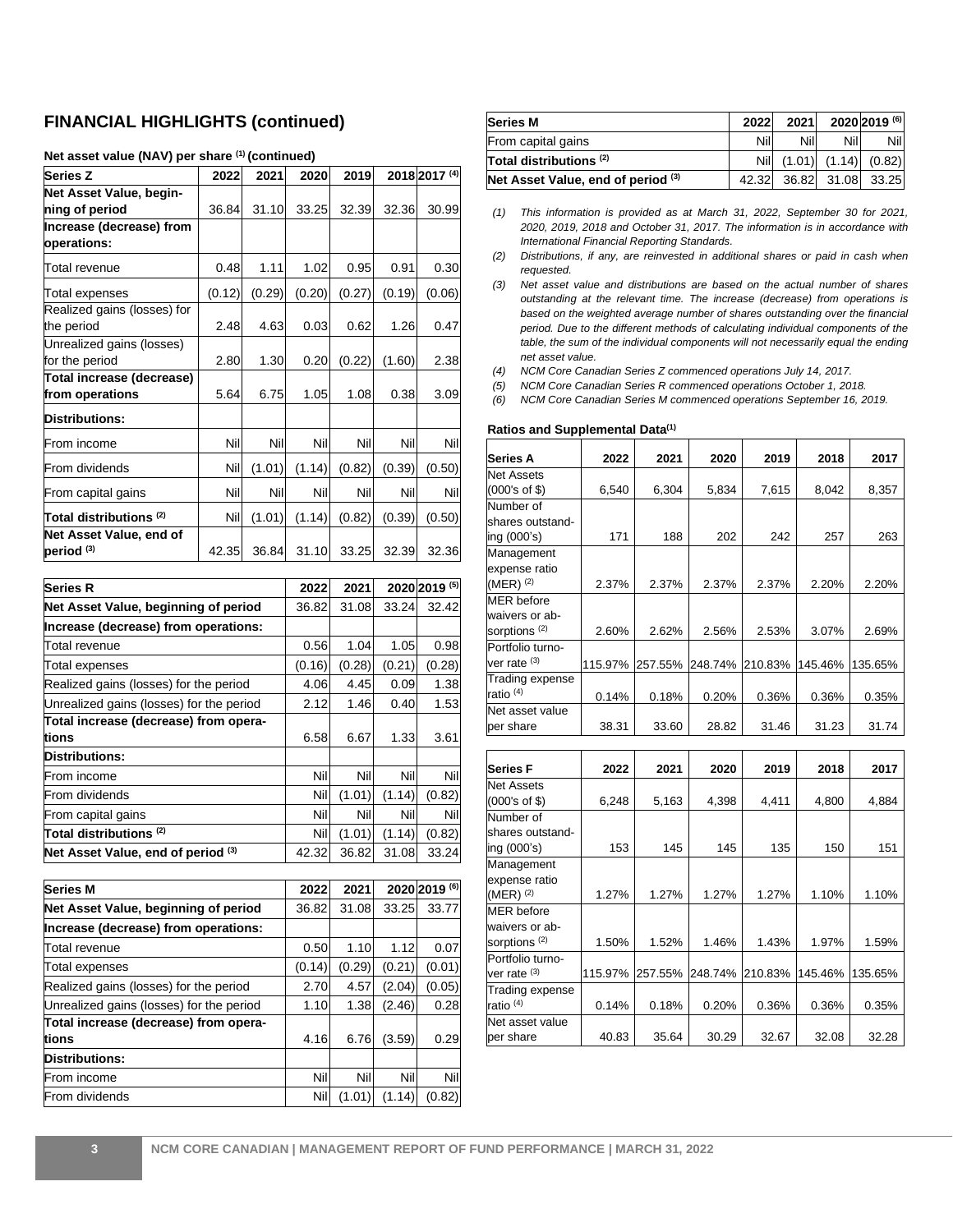#### **FINANCIAL HIGHLIGHTS (continued)**

| Series Z                 | 2022    | 2021    | 2020    | 2019    | 2018    | $2017^{(5)}$ |
|--------------------------|---------|---------|---------|---------|---------|--------------|
| <b>Net Assets</b>        |         |         |         |         |         |              |
| (000's of \$)            | 160     | 647     | 533     | 1,580   | 2,827   | 1,051        |
| Number of                |         |         |         |         |         |              |
| shares outstand-         |         |         |         |         |         |              |
| ing (000's)              | 4       | 18      | 17      | 48      | 87      | 32           |
| Management               |         |         |         |         |         |              |
| expense ratio            |         |         |         |         |         |              |
| (MER) $(2)$              | 0.47%   | 0.47%   | 0.47%   | 0.48%   | 0.31%   | 0.32%        |
| MER before               |         |         |         |         |         |              |
| waivers or ab-           |         |         |         |         |         |              |
| sorptions <sup>(2)</sup> | 0.70%   | 0.72%   | 0.66%   | 0.63%   | 1.18%   | 0.81%        |
| Portfolio turno-         |         |         |         |         |         |              |
| ver rate (3)             | 115.97% | 257.55% | 248.74% | 210.83% | 145.46% | 135.65%      |
| Trading expense          |         |         |         |         |         |              |
| ratio <sup>(4)</sup>     | 0.14%   | 0.18%   | 0.20%   | 0.36%   | 0.36%   | 0.35%        |
| Net asset value          |         |         |         |         |         |              |
| per share                | 42.35   | 36.84   | 31.10   | 33.25   | 32.39   | 32.36        |

**Ratios and Supplemental Data(1)**

| <b>Series R</b>                         | 2022    | 2021    | 2020    | 2019 (6) |
|-----------------------------------------|---------|---------|---------|----------|
| Net Assets (000's of \$)                | 4,874   | 2,666   | 4,013   | 6,677    |
| Number of shares outstanding<br>(000's) | 115     | 72      | 129     | 201      |
| Management expense ratio (MER) (2)      | 0.49%   | 0.49%   | 0.49%   | 0.49%    |
| MER before waivers or absorptions (2)   | 0.72%   | 0.74%   | 0.68%   | 0.64%    |
| Portfolio turnover rate (3)             | 115.97% | 257.55% | 248.74% | 210.83%  |
| Trading expense ratio (4)               | 0.14%   | 0.18%   | 0.20%   | 0.36%    |
| Net asset value per share               | 42.32   | 36.82   | 31.08   | 33.24    |

| <b>Series M</b>                       | 2022    | 2021    | 2020    | $2019^{(7)}$ |
|---------------------------------------|---------|---------|---------|--------------|
|                                       |         |         |         |              |
| Net Assets (000's of \$)              | 478     | 827     | 932     |              |
| Number of shares outstanding          |         |         |         |              |
| (000's)                               | 11      | 22      | 30      | 0.03         |
| Management expense ratio (MER) (2)    | 0.47%   | 0.48%   | 0.51%   | 0.49%        |
| MER before waivers or absorptions (2) | 0.70%   | 0.73%   | 0.70%   | 0.65%        |
| Portfolio turnover rate (3)           | 115.97% | 257.55% | 248.74% | 210.83%      |
| Trading expense ratio (4)             | 0.14%   | 0.18%   | 0.20%   | 0.36%        |
| Net asset value per share             | 42.32   | 36.82   | 31.08   | 33.25        |

*(1) This information is provided as at March 31, 2022, September 30 for 2021, 2020, 2019, 2018 and October 31, 2017. The information is in accordance with International Financial Reporting Standards.*

- *(2) Management expense ratio (MER) is based on total expenses for the stated period and is expressed as an annualized percentage of daily average net asset value of the period.*
- *(3) The Fund's portfolio turnover rate indicates how actively the Fund's Portfolio Manager manages its portfolio investments. A portfolio turnover rate of 100% is equivalent to the Fund buying and selling all of the securities in its portfolio once in the course of a period. The higher the Fund's portfolio turnover rate in a period, the greater the trading costs payable by the Fund in the period, and the greater the chance of an investor receiving taxable capital gains in the period. There is not necessarily a relationship between a high turnover rate and performance of the Fund.*
- *(4) The trading expense ratio represents total commissions and other portfolio transaction costs expressed as an annualized percentage of daily average net assets during the period.*
- *(5) NCM Core Canadian Series Z commenced operations July 14, 2017.*
- *(6) NCM Core Canadian Series R commenced operations October 1, 2018.*
- *(7) NCM Core Canadian Series M commenced operations September 16, 2019.*

#### **MANAGEMENT FEES**

The Fund pays an annual management fee of 1.75% for Series A, and 0.75% for Series F, multiplied by the series net asset value of the Fund, to NCM, the Fund's Manager and Portfolio Manager. Management fees are calculated and paid monthly. No management fees are charged to Series Z; instead, the investors pay an annual flat management fee of \$1,000, per account, directly to the Manager. Series R shares are only available for investment by the NCM Funds and other funds and accounts managed or advised by the Manager and/or its affiliates and are not available for public purchase. Series M shares are not available for general public purchase. The Manager and its affiliates offer wealth management services including fee-based and managed accounts under the Cumberland Private Wealth brand, and the Series M shares are intended for such accounts. There is no management fee attached to Series R and Series M. For the period ended March 31, 2022, management fees amounted to \$76,421. NCM paid servicing commissions of \$24,897 (i.e. 32.58%) from these management fees to investment dealers. NCM also received fees for portfolio management and administrative services with respect to this Fund, as well as, all the other Funds in the NCM group.

#### **PAST PERFORMANCE**

The charts below illustrate the performance of the Fund since inception in percentages. These charts reflect the performance you would have received if you invested in the Fund on the first day of the year through the last day of the year.

They assume that all distributions made by the Fund in the periods shown are reinvested in additional securities of the investment Fund. They do not take into account sales, redemption, distribution or other optional charges which would have reduced returns or performance. Each year the Fund's performance has changed, and past performance does not guarantee future performance.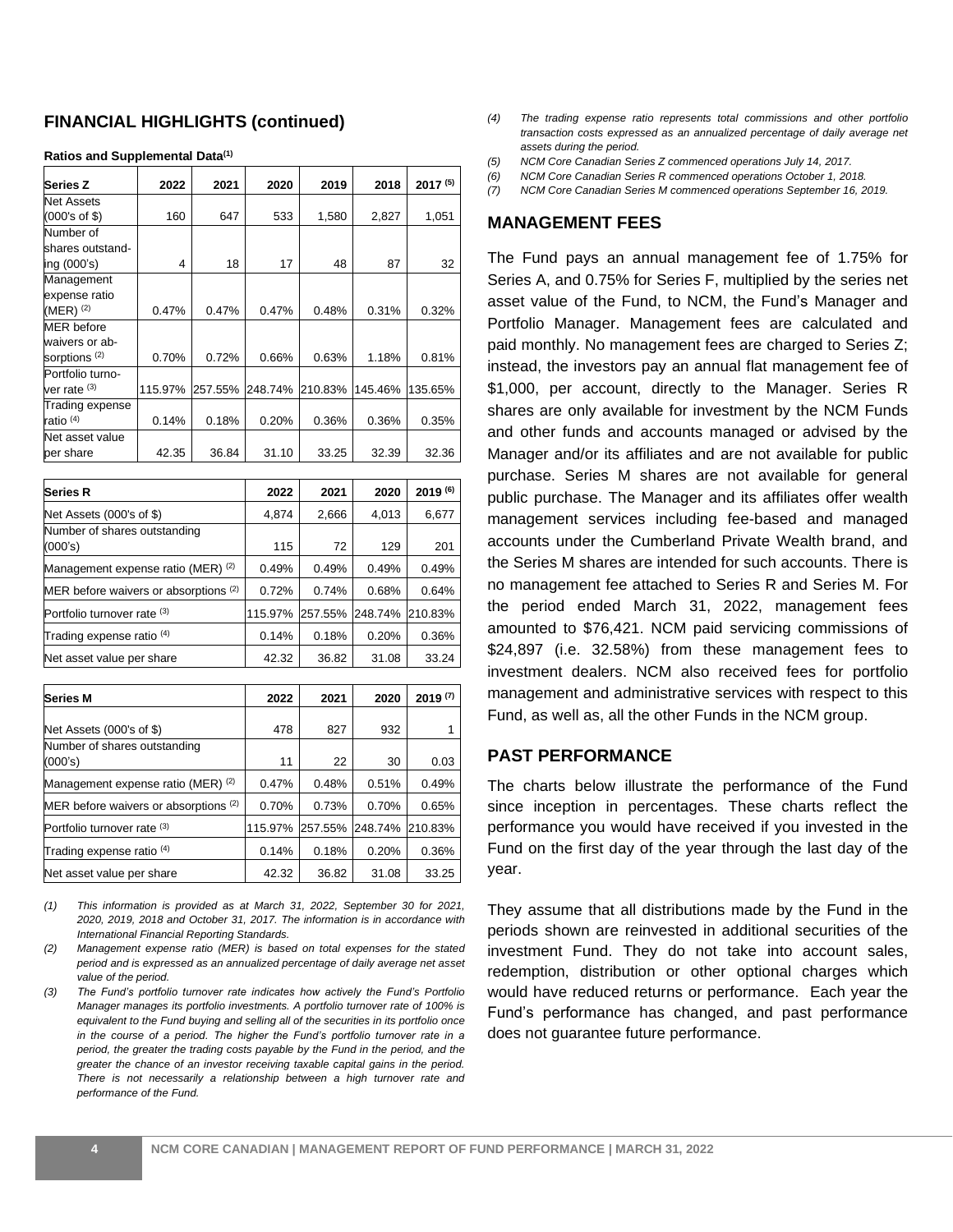#### **YEAR BY YEAR RETURNS**

#### **Series A**





From February 17, 2016 to October 31, 2016 then November 1 to October 31 until 2018 which is from November 1, 2017 to<br>September 30, 2018 then October 1 to September 30 until 2022 which is from October 1, 2021 to March 31,

#### **Series Z**



#### **Series R**



From October 1, 2018 to September 30, 2019 then October 1 to September 30 until 2022 which is from October 1, 2021 to<br>March 31, 2022.

#### **Series M**



From September 16, 2019 to September 30, 2019 then October 1 to September 30 until 2022 which is from October 1, 2021<br>to March 31, 2022.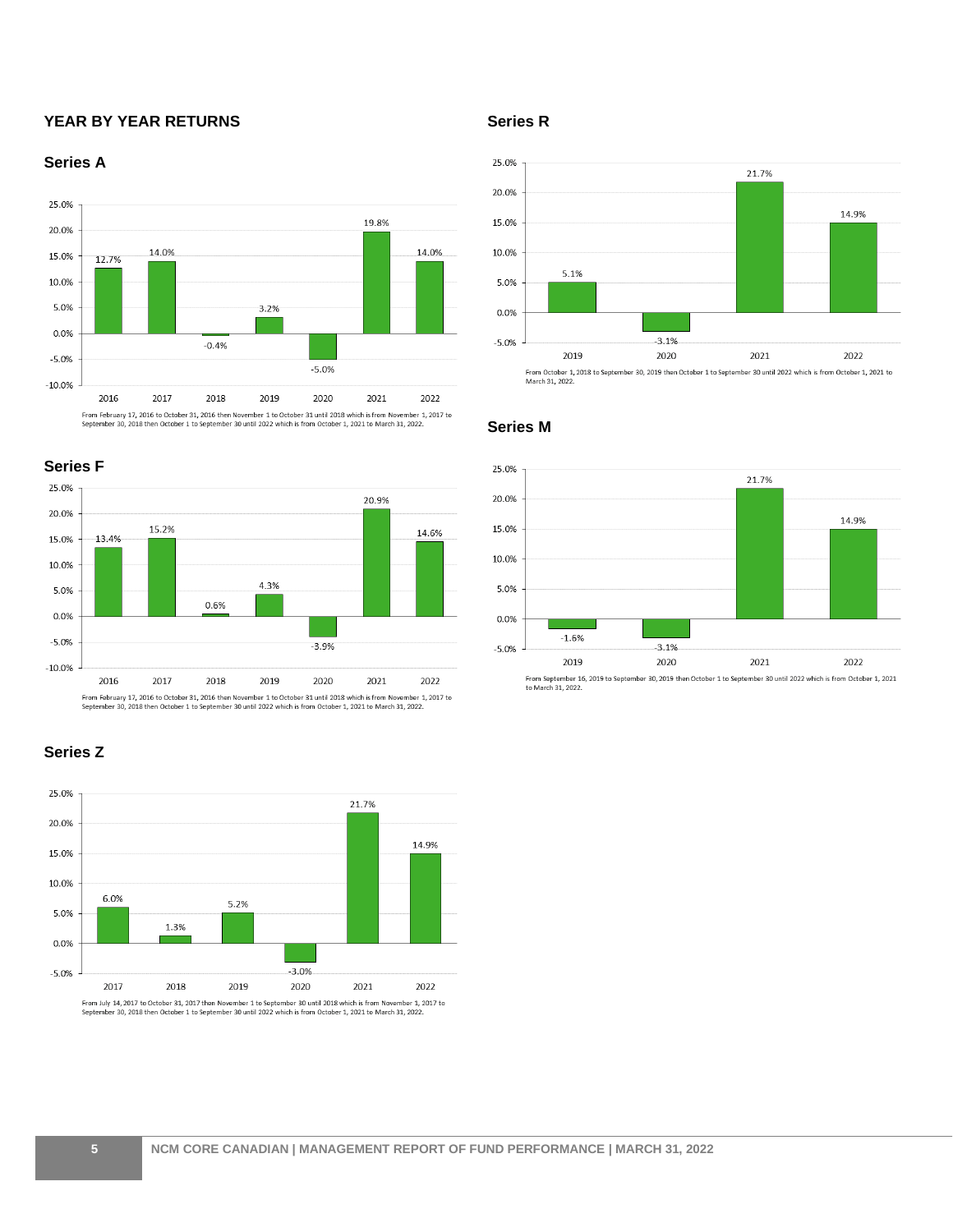#### **ANNUAL COMPOUND RETURNS**

The following table shows the percent compounded returns to March 31, 2022 for each series of the Fund for the periods indicated. It also shows the returns for the S&P/TSX Composite Total Return Index, which is the Fund's benchmark index.

|                                                         | <b>Series</b><br>Α | <b>Series</b><br>F | <b>Series</b><br>z | <b>Series</b><br>R | <b>Series M</b> | Index |
|---------------------------------------------------------|--------------------|--------------------|--------------------|--------------------|-----------------|-------|
|                                                         |                    |                    |                    |                    |                 |       |
| One year                                                | 23.0%              | 24.2%              | 25.0%              | 25.0%              | 25.0%           | 20.2% |
| Three Year*                                             | 10.3%              | 11.5%              | 12.3%              | 12.3%              |                 | 14.1% |
| Five Year*<br>Since Inception*<br>– Series A (Feb-      | 7.2%               | 8.4%               |                    |                    |                 | 10.3% |
| ruary 17, 2016)<br>Since Inception*<br>- Series F (Feb- | $9.2\%$            |                    |                    |                    |                 | 12.4% |
| ruary 17, 2016)<br>Since Inception*<br>- Series Z (July |                    | 10.3%              |                    |                    |                 | 12.4% |
| 14, 2017)<br>Since Inception*<br>- Series R (Oc-        |                    |                    | 9.5%               |                    |                 | 11.4% |
| tober 01, 2018)<br>Since Inception*<br>- Series M (Sep- |                    |                    |                    | 10.6%              |                 | 12.5% |
| tember 16, 2019)                                        |                    |                    |                    |                    | 12.0%           | 14.5% |

\* annualized

#### **SUMMARY OF INVESTMENT PORTFOLIO**

The following investments were held by the Fund as at March 31, 2022.

| <b>Investments</b>                      | <b>Percent of net assets</b> |
|-----------------------------------------|------------------------------|
| <b>Securities</b>                       |                              |
| Royal Bank of Canada                    | 8.4%                         |
| Hardwoods Distribution Inc.             | 5.6%                         |
| Bank of Nova Scotia                     | 5.3%                         |
| Canadian National Railway Co.           | 4.9%                         |
| BCE Inc.                                | 4.6%                         |
| <b>Bank of Montreal</b>                 | 4.3%                         |
| Loblaw Cos. Ltd.                        | 4.0%                         |
| Nutrien Ltd.                            | 4.0%                         |
| TC Energy Corp.                         | 4.0%                         |
| Manulife Financial Corp.                | 3.5%                         |
| NorthWest Healthcare Properties REIT    | 3.4%                         |
| Quebecor Inc., Class 'B'                | 3.0%                         |
| Stantec Inc.                            | 2.9%                         |
| <b>Choice Properties REIT</b>           | 2.9%                         |
| Pet Valu Holdings Ltd.                  | 2.6%                         |
| Emera Inc.                              | 2.5%                         |
| Great-West Lifeco Inc.                  | 2.5%                         |
| Major Drilling Group International Inc. | 2.5%                         |
| Peyto Exploration & Development Corp.   | 2.4%                         |

| <b>Investments</b>                | <b>Percent of net assets</b> |
|-----------------------------------|------------------------------|
| Gildan Activewear Inc.            | 2.4%                         |
| <b>ARC Resources Ltd.</b>         | 2.4%                         |
| Constellation Software Inc.       | 2.4%                         |
| Tourmaline Oil Corp.              | 2.1%                         |
| Toromont Industries Ltd.          | 2.1%                         |
| goeasy Ltd.                       | 2.1%                         |
| <b>Other Securities</b>           | 11.4%                        |
| <b>Total securities</b>           | 98.2%                        |
| Other                             |                              |
| Cash and cash equivalents         | 2.1%                         |
| Other assets – net of liabilities | (0.3)%                       |
|                                   |                              |
| Total net asset value             | 100.0%                       |
| <b>Industry Sectors</b>           |                              |
| Energy                            | 12.4%                        |
| <b>Materials</b>                  | 11.7%                        |
| Industrials                       | 15.5%                        |
| <b>Consumer Discretionary</b>     | 7.0%                         |
| <b>Consumer Staples</b>           | 4.9%                         |
| Financials                        | 26.1%                        |
| Information Technology            | 4.2%                         |
| <b>Communication Services</b>     | 7.6%                         |
| Utilities                         | 2.5%                         |
| <b>Real Estate</b>                | 6.3%                         |
| Other                             | 1.8%                         |
| Total                             | 100.0%                       |

The investments held by the Fund change due to ongoing portfolio transactions. A revised summary is posted on our website at www.ncminvestments.com no later than 60 days after each quarter end.

#### **OTHER MATERIAL INFORMATION**

NCM Core Canadian is a class of NCM Core Portfolios Ltd. The simplified prospectus and all other Fund related materials can be obtained by calling us toll-free at (877) 531- 9355, by writing to us at 1850, 333-7<sup>th</sup> Avenue SW Calgary, Alberta T2P 2Z1 or from our website at www.ncminvestments.com.